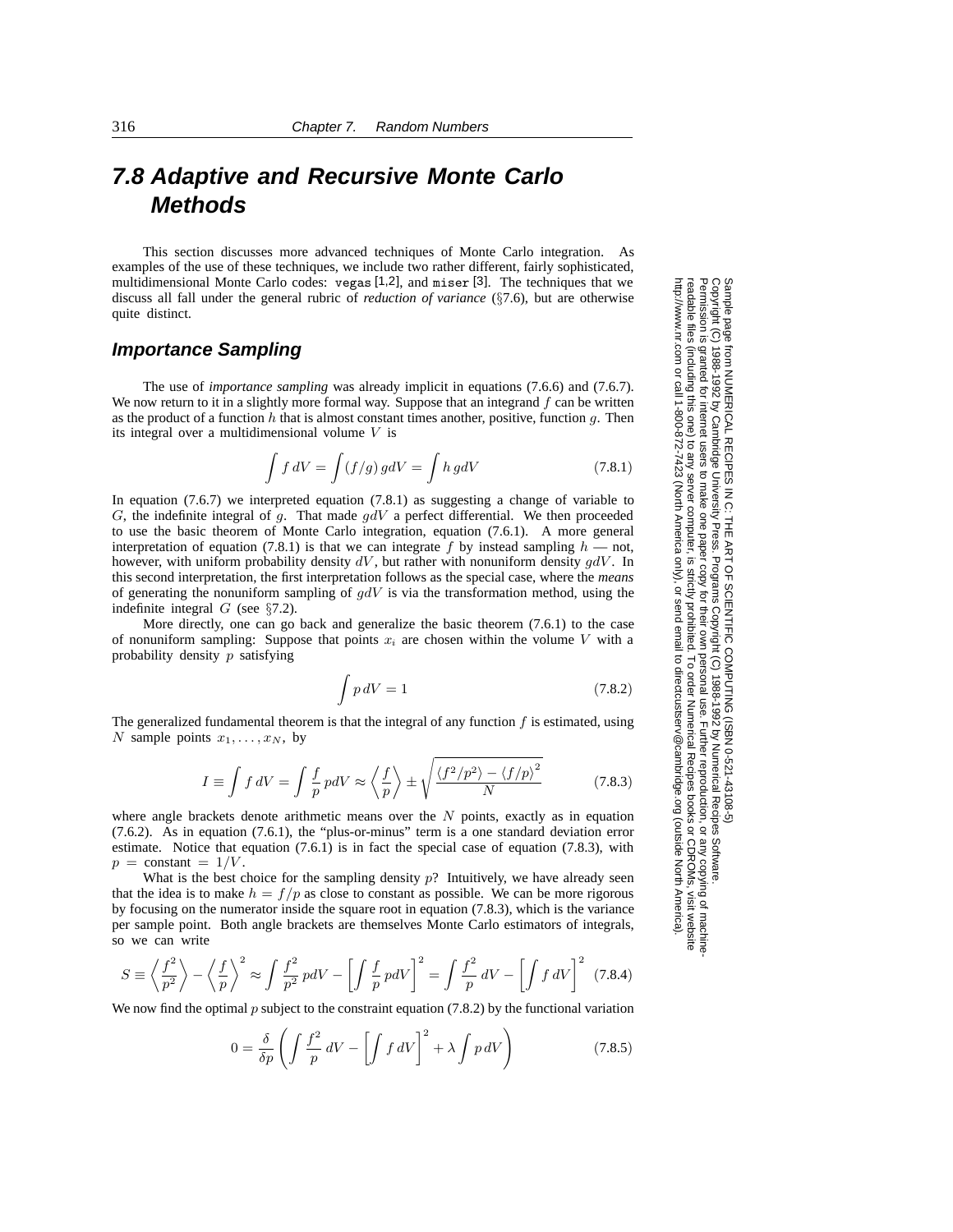with  $\lambda$  a Lagrange multiplier. Note that the middle term does not depend on p. The variation (which comes inside the integrals) gives  $0 = -f^2/p^2 + \lambda$  or

$$
p = \frac{|f|}{\sqrt{\lambda}} = \frac{|f|}{\int |f| \, dV} \tag{7.8.6}
$$

where  $\lambda$  has been chosen to enforce the constraint (7.8.2).

If  $f$  has one sign in the region of integration, then we get the obvious result that the optimal choice of  $p$  — if one can figure out a practical way of effecting the sampling — is that it be proportional to  $|f|$ . Then the variance is reduced to zero. Not so obvious, but seen to be true, is the fact that  $p \propto |f|$  is optimal even if f takes on both signs. In that case the variance per sample point (from equations 7.8.4 and 7.8.6) is

$$
S = S_{\text{optimal}} = \left(\int |f| \, dV\right)^2 - \left(\int f \, dV\right)^2 \tag{7.8.7}
$$

One curiosity is that one can add a constant to the integrand to make it all of one sign, since this changes the integral by a known amount, constant  $\times$  V. Then, the optimal choice of  $p$  always gives zero variance, that is, a perfectly accurate integral! The resolution of this seeming paradox (already mentioned at the end of  $\S$ 7.6) is that perfect knowledge of p in equation (7.8.6) requires perfect knowledge of  $\int |f| dV$ , which is tantamount to already knowing the integral you are trying to compute!

If your function  $f$  takes on a known constant value in most of the volume  $V$ , it is certainly a good idea to add a constant so as to make that value zero. Having done that, the accuracy attainable by importance sampling depends in practice not on how small equation (7.8.7) is, but rather on how small is equation (7.8.4) for an *implementable* p, likely only a crude approximation to the ideal.

#### **Stratified Sampling**

The idea of *stratified sampling* is quite different from importance sampling. Let us expand our notation slightly and let  $\langle f \rangle$  denote the true average of the function f over the volume V (namely the integral divided by V), while  $\langle f \rangle$  denotes as before the simplest (uniformly sampled) Monte Carlo *estimator* of that average:

$$
\langle\!\langle f \rangle\!\rangle \equiv \frac{1}{V} \int f \, dV \qquad \langle f \rangle \equiv \frac{1}{N} \sum_{i} f(x_i) \tag{7.8.8}
$$

The variance of the estimator, Var $(\langle f \rangle)$ , which measures the square of the error of the Monte Carlo integration, is asymptotically related to the variance of the function, Var  $(f) \equiv$  $\langle \langle f^2 \rangle \rangle - \langle \langle f \rangle \rangle^2$ , by the relation

$$
Var(\langle f \rangle) = \frac{Var(f)}{N}
$$
 (7.8.9)

(compare equation 7.6.1).

Suppose we divide the volume  $V$  into two equal, disjoint subvolumes, denoted  $a$  and  $b$ , and sample  $N/2$  points in each subvolume. Then another estimator for  $\langle f \rangle$ , different from equation (7.8.8), which we denote  $\langle f \rangle'$ , is

$$
\langle f \rangle' \equiv \frac{1}{2} \left( \langle f \rangle_a + \langle f \rangle_b \right) \tag{7.8.10}
$$

in other words, the mean of the sample averages in the two half-regions. The variance of estimator (7.8.10) is given by

$$
\begin{split} \text{Var}\left(\langle f \rangle'\right) &= \frac{1}{4} \left[ \text{Var}\left(\langle f \rangle_a\right) + \text{Var}\left(\langle f \rangle_b\right) \right] \\ &= \frac{1}{4} \left[ \frac{\text{Var}_a\left(f\right)}{N/2} + \frac{\text{Var}_b\left(f\right)}{N/2} \right] \\ &= \frac{1}{2N} \left[ \text{Var}_a\left(f\right) + \text{Var}_b\left(f\right) \right] \end{split} \tag{7.8.11}
$$

Permission is granted for internet users to make one paper copy for their own personal use. Further reproduction, or any copyin Copyright (C) 1988-1992 by Cambridge University Press.Programs Copyright (C) 1988-1992 by Numerical Recipes Software. readable files (including this one) to any servercomputer, is strictly prohibited. To order Numerical Recipes booksor CDROMs, visit website http://www.nr.com or call 1-800-872-7423 (North America only),or send email to directcustserv@cambridge.org (outside North America).

g of machine-

Sample page from NUMERICAL RECIPES IN C: THE ART OF SCIENTIFIC COMPUTING (ISBN 0-521-43108-5)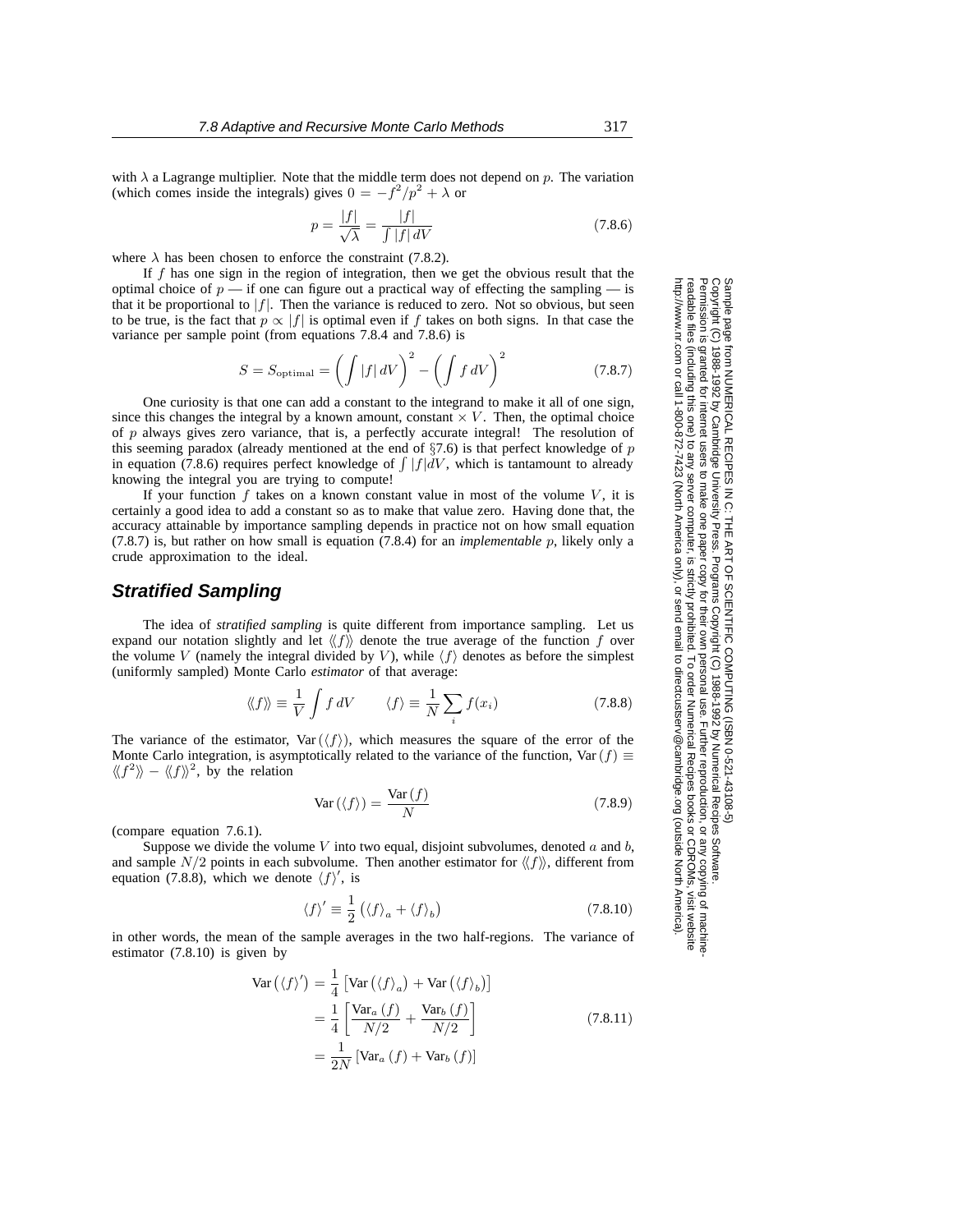Here Var<sub>a</sub>  $(f)$  denotes the variance of f in subregion a, that is,  $\langle f^2 \rangle_a - \langle f \rangle_a^2$ , and correspondingly for b.

From the definitions already given, it is not difficult to prove the relation

$$
\text{Var}(f) = \frac{1}{2} \left[ \text{Var}_a \left( f \right) + \text{Var}_b \left( f \right) \right] + \frac{1}{4} \left( \langle \langle f \rangle \rangle_a - \langle \langle f \rangle \rangle_b \right)^2 \tag{7.8.12}
$$

(In physics, this formula for combining second moments is the "parallel axis theorem.") Comparing equations  $(7.8.9)$ ,  $(7.8.11)$ , and  $(7.8.12)$ , one sees that the stratified (into two subvolumes) sampling gives a variance that is never larger than the simple Monte Carlo case — and smaller whenever the means of the stratified samples,  $\langle\langle f\rangle\rangle_a$  and  $\langle\langle f\rangle\rangle_b$ , are different.

We have not yet exploited the possibility of sampling the two subvolumes with *different numbers* of points, say  $N_a$  in subregion a and  $N_b \equiv N - N_a$  in subregion b. Let us do so now. Then the variance of the estimator is

$$
\text{Var}\left(\langle f \rangle'\right) = \frac{1}{4} \left[ \frac{\text{Var}_a\left(f\right)}{N_a} + \frac{\text{Var}_b\left(f\right)}{N - N_a} \right] \tag{7.8.13}
$$

which is minimized (one can easily verify) when

$$
\frac{N_a}{N} = \frac{\sigma_a}{\sigma_a + \sigma_b} \tag{7.8.14}
$$

Here we have adopted the shorthand notation  $\sigma_a \equiv \left[ \text{Var}_a(f) \right]^{1/2}$ , and correspondingly for b. If  $N_a$  satisfies equation (7.8.14), then equation (7.8.13) reduces to

$$
Var\left(\langle f \rangle'\right) = \frac{(\sigma_a + \sigma_b)^2}{4N} \tag{7.8.15}
$$

Equation (7.8.15) reduces to equation (7.8.9) if Var  $(f) = \text{Var}_a(f) = \text{Var}_b(f)$ , in which case stratifying the sample makes no difference.

A standard way to generalize the above result is to consider the volume  $V$  divided into more than two equal subregions. One can readily obtain the result that the optimal allocation of sample points among the regions is to have the number of points in each region  $\dot{\eta}$  proportional to  $\sigma_i$  (that is, the square root of the variance of the function f in that subregion). In spaces of high dimensionality (say <sup>d</sup> *<sup>&</sup>gt;*<sup>∼</sup> <sup>4</sup>) this is not in practice very useful, however. Dividing a volume into K segments along each dimension implies  $K<sup>d</sup>$  subvolumes, typically much too large a number when one contemplates estimating all the corresponding  $\sigma_i$ 's.

#### **Mixed Strategies**

Importance sampling and stratified sampling seem, at first sight, inconsistent with each other. The former concentrates sample points where the magnitude of the integrand  $|f|$  is largest, that latter where the variance of  $f$  is largest. How can both be right?

The answer is that (like so much else in life) it all depends on what you know and how well you know it. Importance sampling depends on already knowing some approximation to your integral, so that you are able to generate random points  $x_i$  with the desired probability density  $p$ . To the extent that your  $p$  is not ideal, you are left with an error that decreases only as  $N^{-1/2}$ . Things are particularly bad if your p is far from ideal in a region where the integrand f is changing rapidly, since then the sampled function  $h = f/p$  will have a large variance. Importance sampling works by smoothing the values of the sampled function  $h$ , and is effective only to the extent that you succeed in this.

Stratified sampling, by contrast, does not necessarily require that you know anything about f. Stratified sampling works by smoothing out the fluctuations of the *number* of points in subregions, not by smoothing the values of the points. The simplest stratified strategy, dividing  $V$  into  $N$  equal subregions and choosing one point randomly in each subregion, already gives a method whose error decreases asymptotically as  $N^{-1}$ , much faster than  $N^{-1/2}$ . (Note that quasi-random numbers, §7.7, are another way of smoothing fluctuations in the density of points, giving nearly as good a result as the "blind" stratification strategy.)

However, "asymptotically" is an important caveat: For example, if the integrand is negligible in all but a single subregion, then the resulting one-sample integration is all but

Permission is granted for internet users to make one paper copy for their own personal use. Further reproduction, or any copyin Copyright (C) 1988-1992 by Cambridge University Press.Programs Copyright (C) 1988-1992 by Numerical Recipes Software. g of machinereadable files (including this one) to any servercomputer, is strictly prohibited. To order Numerical Recipes booksor CDROMs, visit website http://www.nr.com or call 1-800-872-7423 (North America only),or send email to directcustserv@cambridge.org (outside North America).

Sample page from NUMERICAL RECIPES IN C: THE ART OF SCIENTIFIC COMPUTING (ISBN 0-521-43108-5)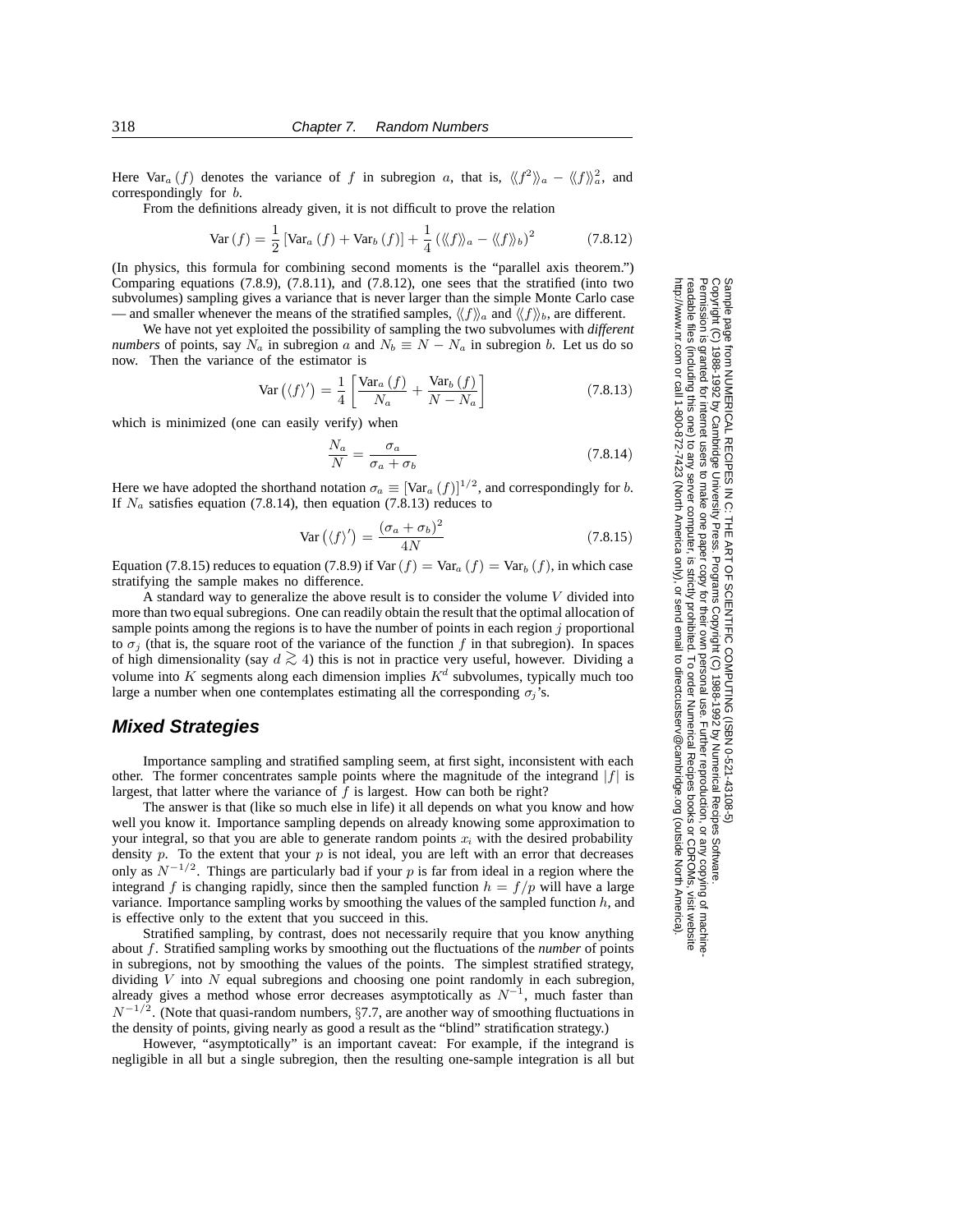useless. Information, even very crude, allowing importance sampling to put many points in the active subregion would be much better than blind stratified sampling.

Stratified sampling really comes into its own if you have some way of estimating the variances, so that you can put unequal numbers of points in different subregions, according to (7.8.14) or its generalizations, *and* if you can find a way of dividing a region into a practical number of subregions (notably *not*  $K^d$  with large dimension  $d$ ), while yet significantly reducing the variance of the function in each subregion compared to its variance in the full volume. Doing this requires a lot of knowledge about  $f$ , though different knowledge from what is required for importance sampling.

In practice, importance sampling and stratified sampling are not incompatible. In many, if not most, cases of interest, the integrand  $f$  is small everywhere in  $V$  except for a small fractional volume of "active regions." In these regions the magnitude of  $|f|$  and the standard deviation  $\sigma = \left[\text{Var}(f)\right]^{1/2}$  are comparable in size, so both techniques will give about the same concentration of points. In more sophisticated implementations, it is also possible to "nest" the two techniques, so that (e.g.) importance sampling on a crude grid is followed by stratification within each grid cell.

#### **Adaptive Monte Carlo: VEGAS**

The VEGAS algorithm, invented by Peter Lepage [1,2], is widely used for multidimensional integrals that occur in elementary particle physics. VEGAS is primarily based on importance sampling, but it also does some stratified sampling if the dimension  $d$  is small enough to avoid  $K^d$  explosion (specifically, if  $(K/2)^d < N/2$ , with N the number of sample points). The basic technique for importance sampling in VEGAS is to construct, adaptively, a multidimensional weight function g that is *separable*,

$$
p \propto g(x, y, z, \ldots) = g_x(x)g_y(y)g_z(z) \ldots \qquad (7.8.16)
$$

Such a function avoids the  $K^d$  explosion in two ways: (i) It can be stored in the computer as d separate one-dimensional functions, each defined by  $K$  tabulated values, say — so that  $K \times d$  replaces  $K^d$ . (ii) It can be sampled as a probability density by consecutively sampling the d one-dimensional functions to obtain coordinate vector components  $(x, y, z, \ldots)$ .

The optimal separable weight function can be shown to be [1]

$$
g_x(x) \propto \left[ \int dy \int dz \dots \frac{f^2(x, y, z, \dots)}{g_y(y) g_z(z) \dots} \right]^{1/2}
$$
 (7.8.17)

(and correspondingly for y, z,...). Notice that this reduces to  $g \propto |f|$  (7.8.6) in one dimension. Equation (7.8.17) immediately suggests VEGAS' adaptive strategy: Given a set of  $q$ -functions (initially all constant, say), one samples the function  $f$ , accumulating not only the overall estimator of the integral, but also the  $Kd$  estimators (K subdivisions of the independent variable in each of  $d$  dimensions) of the right-hand side of equation (7.8.17). These then determine improved  $g$  functions for the next iteration.

When the integrand f is concentrated in one, or at most a few, regions in  $d$ -space, then the weight function  $q$ 's quickly become large at coordinate values that are the projections of these regions onto the coordinate axes. The accuracy of the Monte Carlo integration is then enormously enhanced over what simple Monte Carlo would give.

The weakness of VEGAS is the obvious one: To the extent that the projection of the function f onto individual coordinate directions is uniform, VEGAS gives no concentration of sample points in those dimensions. The worst case for VEGAS, e.g., is an integrand that is concentrated close to a body diagonal line, e.g., one from  $(0, 0, 0, \ldots)$  to  $(1, 1, 1, \ldots)$ . Since this geometry is completely nonseparable, VEGAS can give no advantage at all. More generally, VEGAS may not do well when the integrand is concentrated in one-dimensional (or higher) curved trajectories (or hypersurfaces), unless these happen to be oriented close to the coordinate directions.

The routine vegas that follows is essentially Lepage's standard version, minimally modified to conform to our conventions. (We thank Lepage for permission to reproduce the program here.) For consistency with other versions of the VEGAS algorithm in circulation,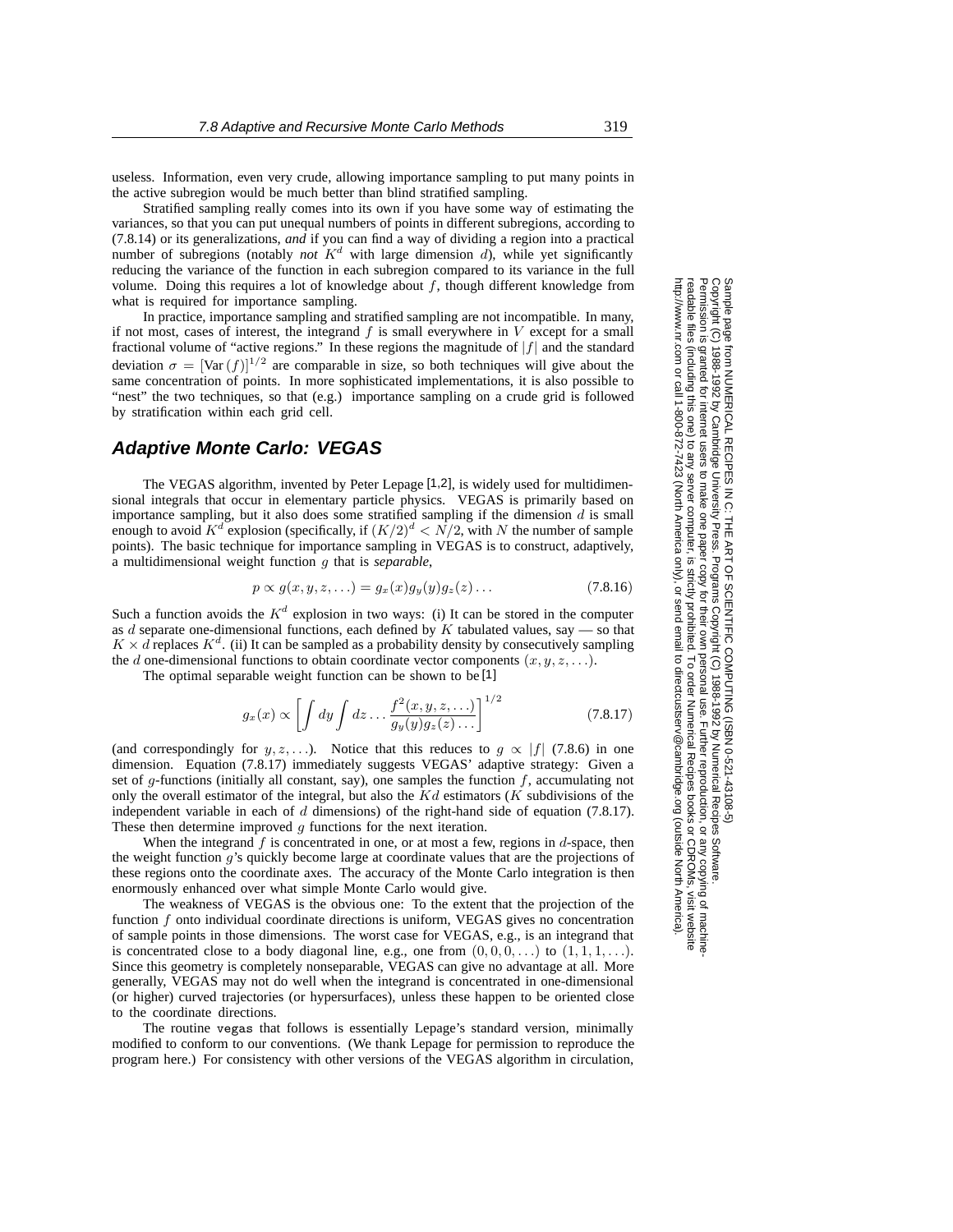we have preserved original variable names. The parameter NDMX is what we have called  $K$ , the maximum number of increments along each axis; MXDIM is the maximum value of d; some other parameters are explained in the comments.

The vegas routine performs  $m = \text{itmx statistically independent evaluations of the}$ desired integral, each with  $N =$  ncall function evaluations. While statistically independent, these iterations do assist each other, since each one is used to refine the sampling grid for the next one. The results of all iterations are combined into a single best answer, and its estimated error, by the relations

$$
I_{\text{best}} = \sum_{i=1}^{m} \frac{I_i}{\sigma_i^2} / \sum_{i=1}^{m} \frac{1}{\sigma_i^2} \qquad \sigma_{\text{best}} = \left(\sum_{i=1}^{m} \frac{1}{\sigma_i^2}\right)^{-1/2} \tag{7.8.18}
$$

Also returned is the quantity

$$
\chi^2/m \equiv \frac{1}{m-1} \sum_{i=1}^{m} \frac{(I_i - I_{\text{best}})^2}{\sigma_i^2}
$$
 (7.8.19)

If this is significantly larger than 1, then the results of the iterations are statistically inconsistent, and the answers are suspect.

The input flag init can be used to advantage. One might have a call with init=0, ncall=1000, itmx=5 immediately followed by a call with init=1, ncall=100000, itmx=1. The effect would be to develop a sampling grid over 5 iterations of a small number of samples, then to do a single high accuracy integration on the optimized grid.

Note that the user-supplied integrand function, fxn, has an argument wgt in addition to the expected evaluation point x. In most applications you ignore wgt inside the function. Occasionally, however, you may want to integrate some additional function or functions along with the principal function f. The integral of any such function q can be estimated by

$$
I_g = \sum_i w_i g(\mathbf{x}) \tag{7.8.20}
$$

where the  $w_i$ 's and **x**'s are the arguments wgt and **x**, respectively. It is straightforward to accumulate this sum inside your function fxn, and to pass the answer back to your main program via global variables. Of course,  $g(\mathbf{x})$  had better resemble the principal function f to some degree, since the sampling will be optimized for  $f$ .

```
#include <stdio.h>
#include <math.h>
#include "nrutil.h"
#define ALPH 1.5
#define NDMX 50
#define MXDIM 10
#define TINY 1.0e-30
```
extern long idum; **For random number initialization in main**.

void vegas(float regn[], int ndim, float (\*fxn)(float [], float), int init, unsigned long ncall, int itmx, int nprn, float \*tgral, float \*sd, float \*chi2a)

Performs Monte Carlo integration of a user-supplied ndim-dimensional function fxn over a rectangular volume specified by  $\text{rep}[1..2*\text{ndim}]$ , a vector consisting of  $\text{ndim}$  "lower left" coordinates of the region followed by ndim "upper right" coordinates. The integration consists of itmx iterations, each with approximately ncall calls to the function. After each iteration the grid is refined; more than 5 or 10 iterations are rarely useful. The input flag init signals whether this call is a new start, or a subsequent call for additional iterations (see comments below). The input flag nprn (normally 0) controls the amount of diagnostic output. Returned answers are tgral (the best estimate of the integral), sd (its standard deviation), and chi2a  $(\chi^2$  per degree of freedom, an indicator of whether consistent results are being obtained). See text for further details.

{

float ran2(long \*idum);

Sample page 1<br>Copyright (C)<br>Permission is Copyright (C) 1988-1992 by Cambridge University Press.Sample page from NUMERICAL RECIPES IN C: THE ART OF SCIENTIFIC COMPUTING (ISBN 0-521-43108-5) http://www.nr.com or call 1-800-872-7423 (North America only),readable files (including this one) to any serverPermission is granted for internet users to make one paper copy for their own personal use. Further reproduction, or any copyin from NUMERICAL RECIPES IN C: THE ART OF SCIENTIFIC COMPUTING (ISBN 0-521-43108-5)<br>1988-1992 by Cambridge University Press. Programs Copyright (C) 1988-1992 by Numerical Recipes Software.<br>granted for internet users to make computer, is strictly prohibited. To order Numerical Recipes booksPrograms Copyright (C) 1988-1992 by Numerical Recipes Software. or send email to directcustserv@cambridge.org (outside North America). or CDROMs, visit website g of machine-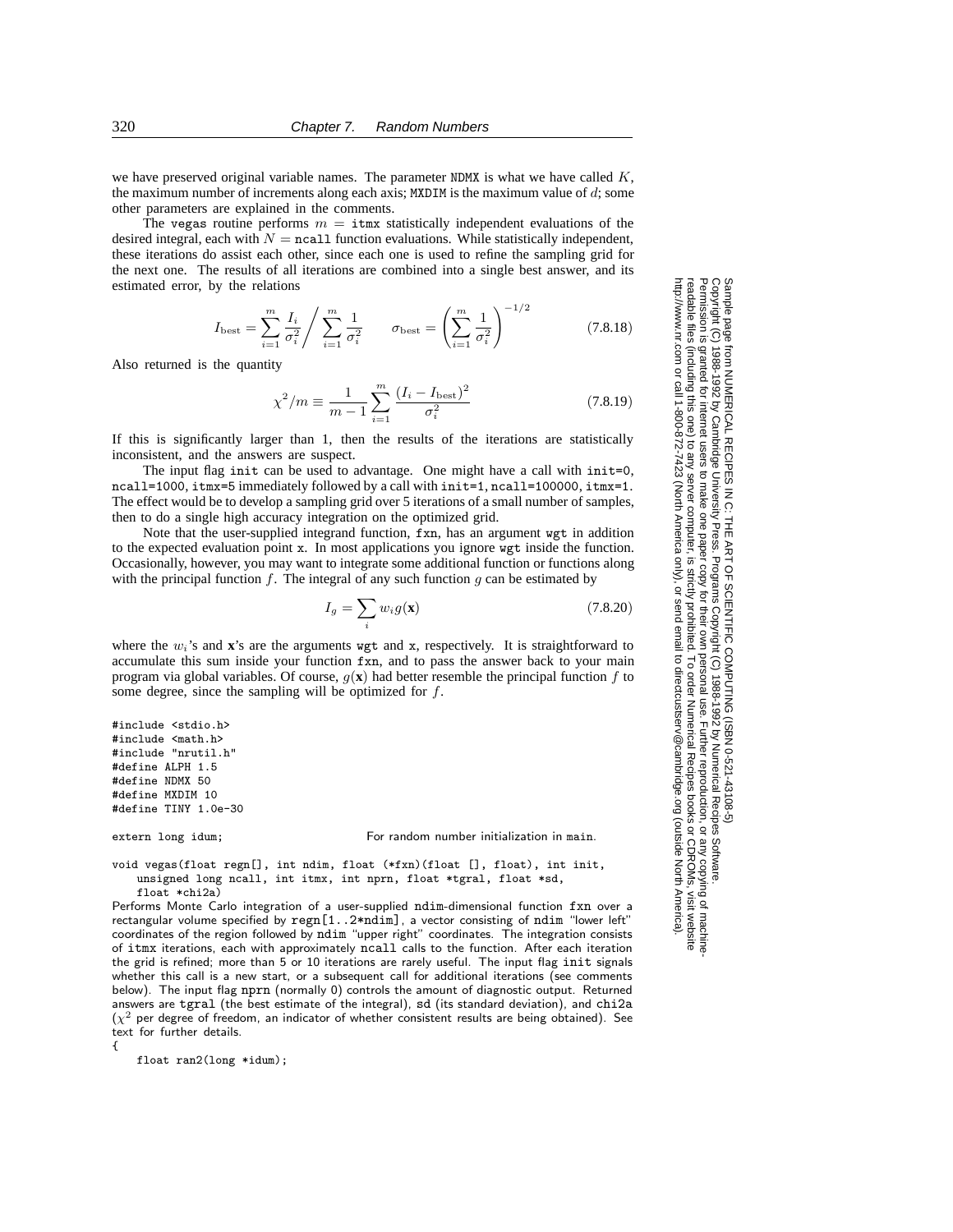Permission is granted for internet users to make one paper copy for their own personal use. Further reproduction, or any copyin

computer, is strictly prohibited. To order Numerical Recipes books

or send email to directcustserv@cambridge.org (outside North America).

Sample page from NUMERICAL RECIPES IN C: THE ART OF SCIENTIFIC COMPUTING (ISBN 0-521-43108-5)

Programs Copyright (C) 1988-1992 by Numerical Recipes Software.

g of machine-

or CDROMs, visit website

Copyright (C) 1988-1992 by Cambridge University Press.

readable files (including this one) to any server

http://www.nr.com or call 1-800-872-7423 (North America only),

```
void rebin(float rc, int nd, float r[], float xin[], float xi[]);
static int i,it,j,k,mds,nd,ndo,ng,npg,ia[MXDIM+1],kg[MXDIM+1];
static float calls,dv2g,dxg,f,f2,f2b,fb,rc,ti,tsi,wgt,xjac,xn,xnd,xo;
static float d[NDMX+1][MXDIM+1],di[NDMX+1][MXDIM+1],dt[MXDIM+1],
    dx[MXDIM+1], r[NDMX+1],x[MXDIM+1],xi[MXDIM+1][NDMX+1],xin[NDMX+1];
static double schi,si,swgt;
Best make everything static, allowing restarts.
if (init <= 0) { Normal entry. Enter here on a cold start.
   mds=ndo=1; Change to mds=0 to disable stratified sampling, for (j=1;j\leq=ndim;j++) xi[j][1]=1.0; i.e., use importance sampling only.
    for (j=1; j<=ndim; j++) xi[j][1]=1.0;}
if (init <= 1) si=swgt=schi=0.0;
Enter here to inherit the grid from a previous call, but not its answers.
if (init <= 2) { Enter here to inherit the previous grid and its
   nd=NDMX; answers.
   ng=1;
   if (mds) { Set up for stratification.
       ng=(int)pow(ncall/2.0+0.25,1.0/ndim);
       mds=1;
       if ((2 * ng - NDMX) > = 0) {
           mds = -1;npg=ng/NDMX+1;
           nd=ng/npg;
           ng=npg*nd;
       }
   }
   for (k=1, i=1; i \leq ndim; i++) k *= ng;
   npg=IMAX(ncall/k,2);
    calls=(float)npg * (float)k;
   dxg=1.0/ng;
   for (dv2g=1,i=1;i<=ndim;i++) dv2g * = dxg;dv2g=SQR(calls*dv2g)/npg/npg/(npg-1.0);
   xnd=nd;
    dxg *= xnd;
    xjac=1.0/calls;
   for (i=1; j<=ndim; j++) {
       dx[j]=regn[j+ndim]-regn[j];
       xjac *= dx[j];
    }<br>if (nd != ndo) {
                                    Do binning if necessary.
       for (i=1; i<=IMAX(nd,ndo); i++) r[i]=1.0;for (j=1;j\leq ndim;j++) rebin(ndo/xnd,nd,r,xin,xi[j]);
       ndo=nd;
    }
    if (nprn >= 0) {
       printf("%s: ndim= %3d ncall= %8.0f\n",
            " Input parameters for vegas",ndim,calls);
        printf("%28s it=%5d itmx=%5d\n"," ",it,itmx);
       \text{print}("%28s nprn=%3d ALPH=%5.2f\n"," ",nprn,ALPH);
       printf("%28s mds=%3d nd=%4d\n"," ",mds,nd);
        for (i=1; j<=ndim; j++) {
           printf("%30s xl[%2d]= %11.4g xu[%2d]= %11.4g\n",
                " ",j,regn[j],j,regn[j+ndim]);
       }
   }
}
for (it=1;it<=itmx;it++) {
Main iteration loop. Can enter here (init \geq 3) to do an additional itmx iterations with
all other parameters unchanged.
    ti=tsi=0.0;
   for (j=1;j<=ndim;j++) {
       kg[j]=1;
```
for  $(i=1; i<=nd; i++)$  d[i][j]=di[i][j]=0.0;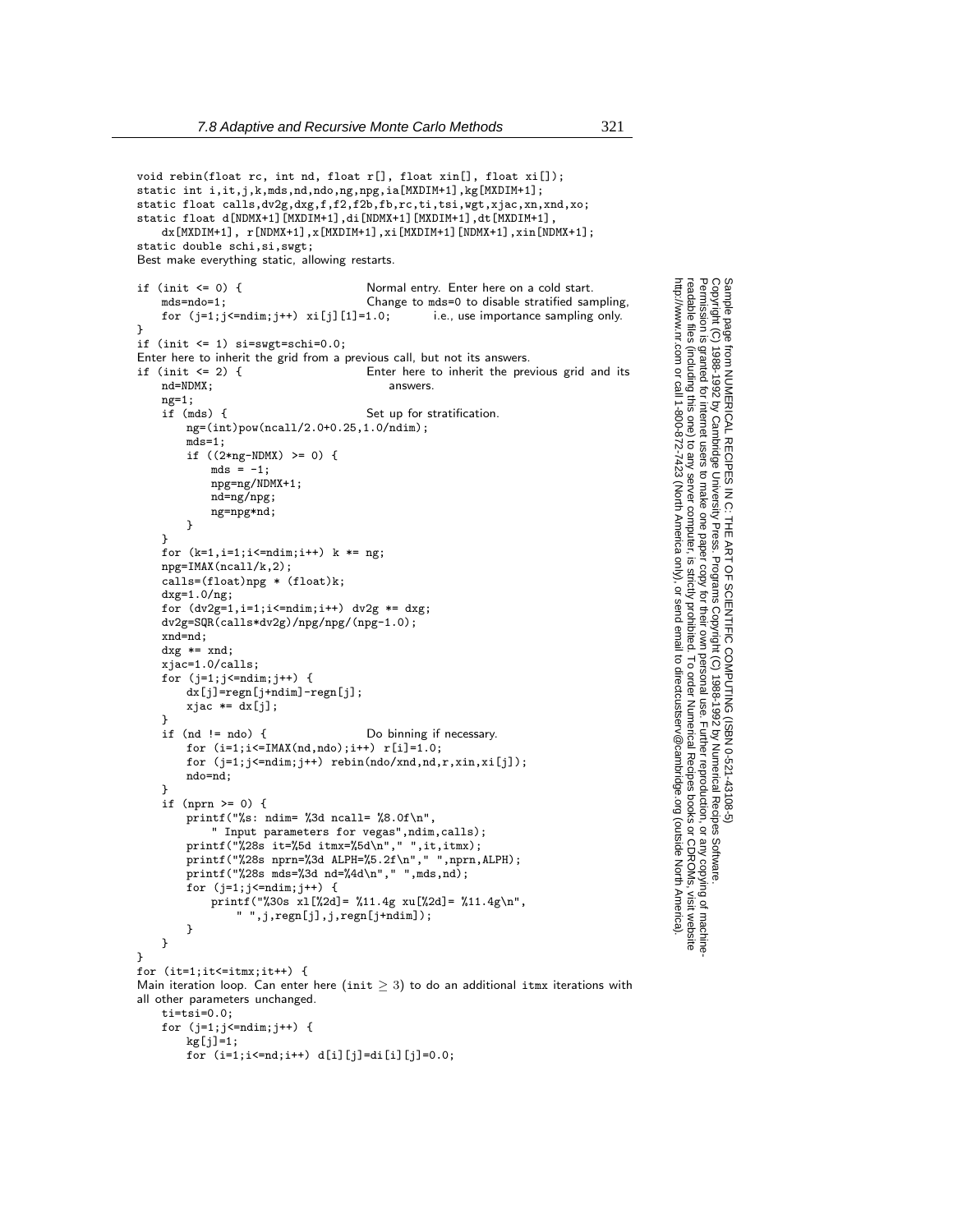```
}
for (;;) {
    fb=12b=0.0;
    for (k=1;k<=npg;k++) {
        wgt=xjac;
        for (j=1; j<=ndim; j++) {
           xn=(kg[i]-ran2(kidum))*dxg+1.0;ia[j] = IMAX(IMIN((int)(xn),NDMX),1);if (ia[j] > 1) {
                xo=xi[j][ia[j]]-xi[j][ia[j]-1];rc=xi[j][ia[j]-1]+(xn-ia[j])*xo;} else {
                xo=xi[j][ia[j]];
                rc=(xn-ia[j])*xo;}
            x[j]=regn[j]+rc*dx[j];
            wgt * = xo*xnd;}
        f=wgt*(*fxn)(x,wgt);
        f2=f*f;fb += f;
        f2b += f2;for (j=1;j<=ndim;j++) {
            di[ia[j]][j] += f;
           if (mds > = 0) d[ia[j]][j] += f2;}
    }
    f2b=sqrt(f2b*npg);
    f2b=(f2b-fb)*(f2b+fb);if (f2b \le 0.0) f2b = TINY;ti += fb;
    tsi += f2b;<br>if (mds < 0) {
                                Use stratified sampling.
        for (j=1;j<=ndim;j++) d[ia[j]][j] += f2b;
    }
    for (k=ndim;k>=1;k--) {
        kg[k] %= ng;
        if (+kg[k] != 1) break;
    }
    if (k < 1) break;
}<br>tsi *= dv2g;
                                Compute final results for this iteration.
wgt=1.0/tsi;
si += wgt*ti;schi += wgt*ti*ti;
swgt += wgt;
*tgral=si/swgt;
*chi2a=(schi-si*(*tgral))/(it-0.9999);
if (*chi2a < 0.0) *chi2a = 0.0;*sd=sqrt(1.0/swgt);
tsi=sqrt(tsi);
if (nprn \ge 0) {
    printf("%s %3d : integral = %14.7g +/- %9.2g\n",
        " iteration no.",it,ti,tsi);
    printf("%s integral =%14.7g+/-%9.2g chi**2/IT n = %9.2g\n",
        " all iterations: ",*tgral,*sd,*chi2a);
    if (nprn) {
        for (j=1; j<=ndim; j++) {
           printf(" DATA FOR axis %2d\n",j);
           printf("%6s%13s%11s%13s%11s%13s\n",
                "X","delta i","X","delta i","X","delta i");
            for (i=1+nprn/2; i \le nd; i += nprn+2) {
                printf("%8.5f%12.4g%12.5f%12.4g%12.5f%12.4g\n",
                    xi[j][i],di[i][j],xi[j][i+1],
```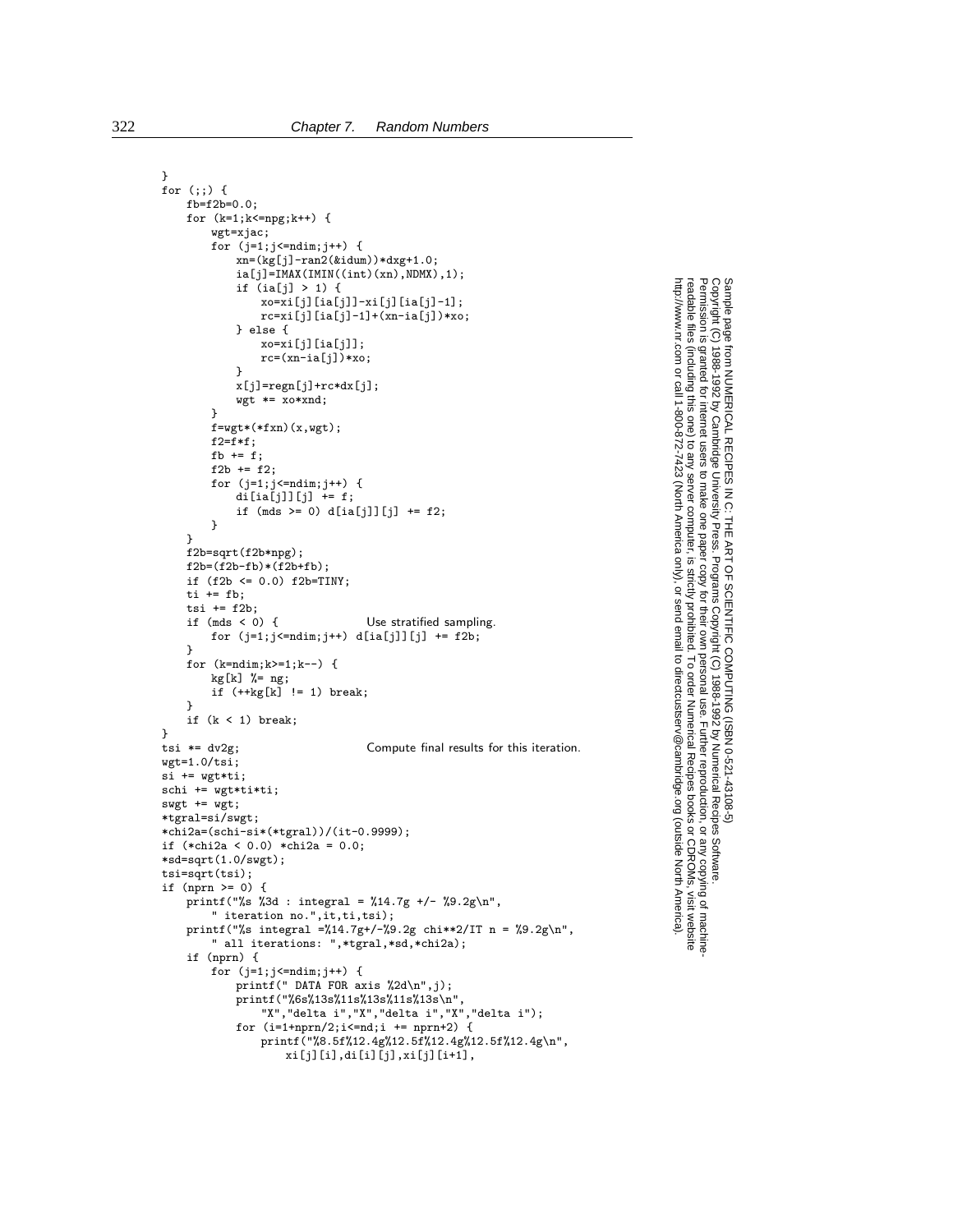```
di[i+1][j],xi[j][i+2],di[i+2][j]);
                    }
                }
            }
        }<br>for (j=1;j<=ndim;j++) {
                                          Refine the grid. Consult references to understand
                                             the subtlety of this procedure. The refine-
                                             ment is damped, to avoid rapid, destabiliz-
                                             ing changes, and also compressed in range
                                             by the exponent ALPH.
            xo=d[1][j];xn=d[2][j];
            d[1][j] = (xo+xn)/2.0;dt[j]=d[1][j];for (i=2; i \le nd; i++) {
                rc=xo+xn;
                xo=xn;
                xn = d[i+1][j];d[i][j] = (rc+xn)/3.0;dt[j] += d[i][j];}
            d[nd][j]=(xo+xn)/2.0;dt[j] += d[nd][j];}
        for (j=1;j<=ndim;j++) {
            rc=0.0;
            for (i=1;i<=nd;i++) {
                if (d[i][j] < TINY) d[i][j] = TINY;r[i]=pow((1.0-d[i][j]/dt[j])/(log(dt[j])-log(d[i][j])),ALPH);
                rc \neq r[i];}
            rebin(rc/xnd,nd,r,xin,xi[j]);
       }
    }
void rebin(float rc, int nd, float r[], float xin[], float xi[])
Utility routine used by vegas, to rebin a vector of densities xi into new bins defined by a
vector r.
```

```
{
    int i,k=0;
   float dr=0.0,xn=0.0,xo=0.0;
   for (i=1;i<nd;i++) {
       while (rc > dr)
           dr := r[++k];if (k > 1) xo=xi[k-1];
       xn=xi[k];
       dr = rc;xin[i]=xn-(xn-xo)*dr/r[k];
   }
   for (i=1;i\leq n,j++) xi[i]=xin[i];xi[nd]=1.0;
}
```
}

## **Recursive Stratified Sampling**

The problem with stratified sampling, we have seen, is that it may not avoid the  $K^d$ explosion inherent in the obvious, Cartesian, tessellation of a d-dimensional volume. A technique called *recursive stratified sampling* [3] attempts to do this by successive bisections of a volume, not along all  $d$  dimensions, but rather along only one dimension at a time.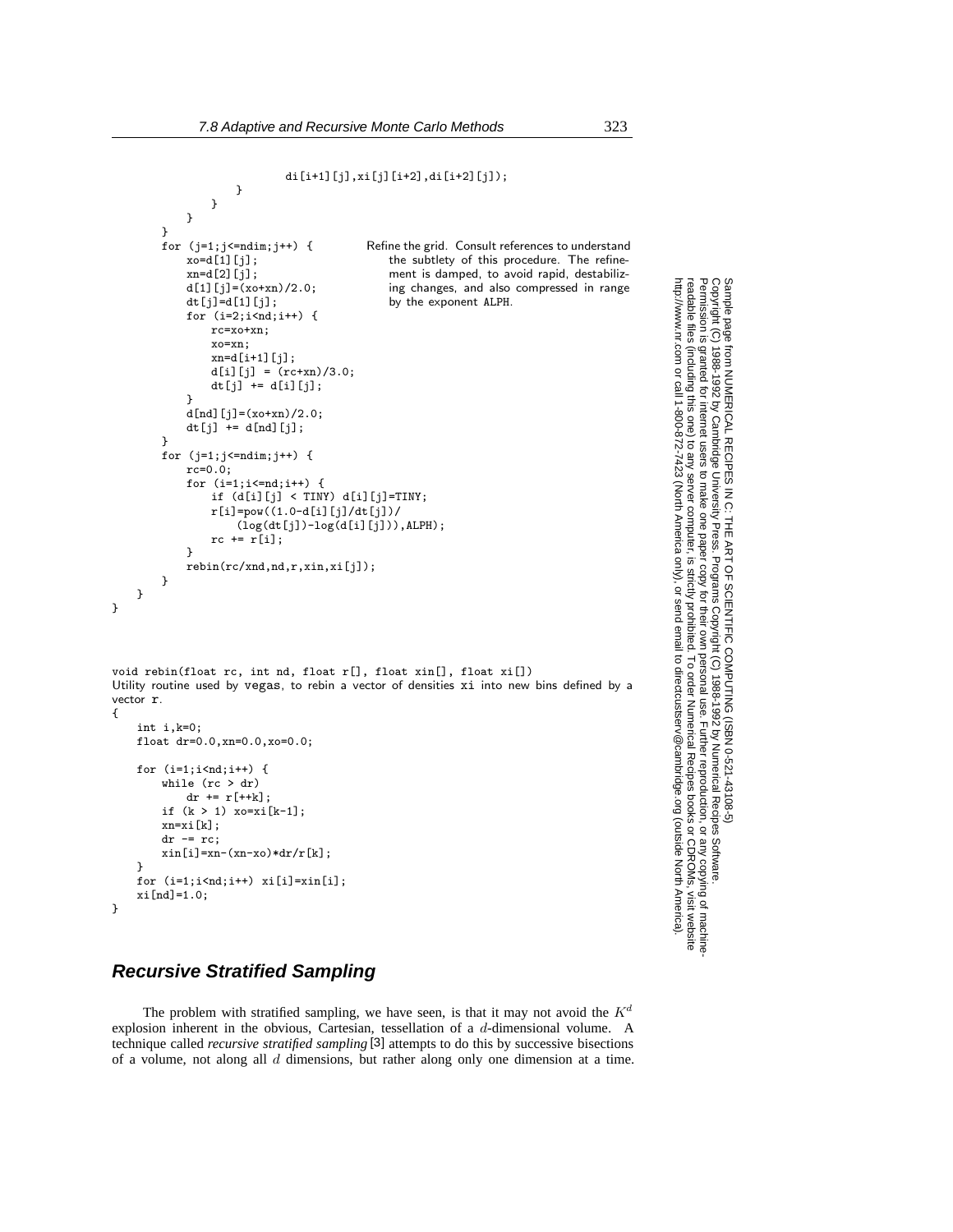The starting points are equations (7.8.10) and (7.8.13), applied to bisections of successively smaller subregions.

Suppose that we have a quota of  $N$  evaluations of the function  $f$ , and want to evaluate  $\langle f \rangle'$  in the rectangular parallelepiped region  $R = (\mathbf{x}_a, \mathbf{x}_b)$ . (We denote such a region by the two coordinate vectors of its diagonally opposite corners.) First, we allocate a fraction p of N towards exploring the variance of  $f$  in  $\hat{R}$ : We sample  $pN$  function values uniformly in R and accumulate the sums that will give the d different pairs of variances corresponding to the d different coordinate directions along which R can be bisected. In other words, in  $pN$ samples, we estimate Var  $(f)$  in each of the regions resulting from a possible bisection of R,

$$
R_{ai} \equiv (\mathbf{x}_a, \mathbf{x}_b - \frac{1}{2} \mathbf{e}_i \cdot (\mathbf{x}_b - \mathbf{x}_a) \mathbf{e}_i)
$$
  
\n
$$
R_{bi} \equiv (\mathbf{x}_a + \frac{1}{2} \mathbf{e}_i \cdot (\mathbf{x}_b - \mathbf{x}_a) \mathbf{e}_i, \mathbf{x}_b)
$$
\n(7.8.21)

Permission is granted for internet users to make one paper copy for their own personal use. Further reproduction, or any copyin

computer, is strictly prohibited. To order Numerical Recipes books

or send email to directcustserv@cambridge.org (outside North America).

Sample page from NUMERICAL RECIPES IN C: THE ART OF SCIENTIFIC COMPUTING (ISBN 0-521-43108-5)

Programs Copyright (C) 1988-1992 by Numerical Recipes Software.

g of machine-

or CDROMs, visit website

Copyright (C) 1988-1992 by Cambridge University Press.

readable files (including this one) to any server

http://www.nr.com or call 1-800-872-7423 (North America only),

Here  $e_i$  is the unit vector in the *i*th coordinate direction,  $i = 1, 2, \ldots, d$ .

Second, we inspect the variances to find the most favorable dimension  $i$  to bisect. By equation (7.8.15), we could, for example, choose that  $i$  for which the sum of the square roots of the variance estimators in regions  $R_{ai}$  and  $R_{bi}$  is minimized. (Actually, as we will explain, we do something slightly different.)

Third, we allocate the remaining  $(1 - p)N$  function evaluations between the regions  $R_{ai}$  and  $R_{bi}$ . If we used equation (7.8.15) to choose i, we should do this allocation according to equation (7.8.14).

We now have two parallelepipeds each with its own allocation of function evaluations for estimating the mean of f. Our "RSS" algorithm now shows itself to be *recursive*: To evaluate the mean in each region, we go back to the sentence beginning "First,..." in the paragraph above equation (7.8.21). (Of course, when the allocation of points to a region falls below some number, we resort to simple Monte Carlo rather than continue with the recursion.)

Finally, we combine the means, and also estimated variances of the two subvolumes, using equation (7.8.10) and the first line of equation (7.8.11).

This completes the RSS algorithm in its simplest form. Before we describe some additional tricks under the general rubric of "implementation details," we need to return briefly to equations (7.8.13)–(7.8.15) and derive the equations that we actually use instead of these. The right-hand side of equation (7.8.13) applies the familiar scaling law of equation (7.8.9) twice, once to a and again to b. This would be correct if the estimates  $\langle f \rangle_a$  and  $\langle f \rangle_b$  were each made by simple Monte Carlo, with uniformly random sample points. However, the two estimates of the mean are in fact made recursively. Thus, there is no reason to expect equation (7.8.9) to hold. Rather, we might substitute for equation (7.8.13) the relation,

$$
\text{Var}\left(\langle f \rangle'\right) = \frac{1}{4} \left[ \frac{\text{Var}_a\left(f\right)}{N_a^{\alpha}} + \frac{\text{Var}_b\left(f\right)}{(N - N_a)^{\alpha}} \right] \tag{7.8.22}
$$

where  $\alpha$  is an unknown constant  $\geq 1$  (the case of equality corresponding to simple Monte Carlo). In that case, a short calculation shows that  $Var(\langle f \rangle')$  is minimized when

$$
\frac{N_a}{N} = \frac{\text{Var}_a (f)^{1/(1+\alpha)}}{\text{Var}_a (f)^{1/(1+\alpha)} + \text{Var}_b (f)^{1/(1+\alpha)}}
$$
(7.8.23)

and that its minimum value is

$$
\text{Var}\left(\left\langle f\right\rangle'\right) \propto \left[\text{Var}_a\left(f\right)^{1/(1+\alpha)} + \text{Var}_b\left(f\right)^{1/(1+\alpha)}\right]^{1+\alpha} \tag{7.8.24}
$$

Equations (7.8.22)–(7.8.24) reduce to equations (7.8.13)–(7.8.15) when  $\alpha = 1$ . Numerical experiments to find a self-consistent value for  $\alpha$  find that  $\alpha \approx 2$ . That is, when equation (7.8.23) with  $\alpha = 2$  is used recursively to allocate sample opportunities, the observed variance of the RSS algorithm goes approximately as  $N^{-2}$ , while any other value of  $\alpha$  in equation (7.8.23) gives a poorer fall-off. (The sensitivity to  $\alpha$  is, however, not very great; it is not known whether  $\alpha = 2$  is an analytically justifiable result, or only a useful heuristic.)

The principal difference between miser's implementation and the algorithm as described thus far lies in how the variances on the right-hand side of equation (7.8.23) are estimated. We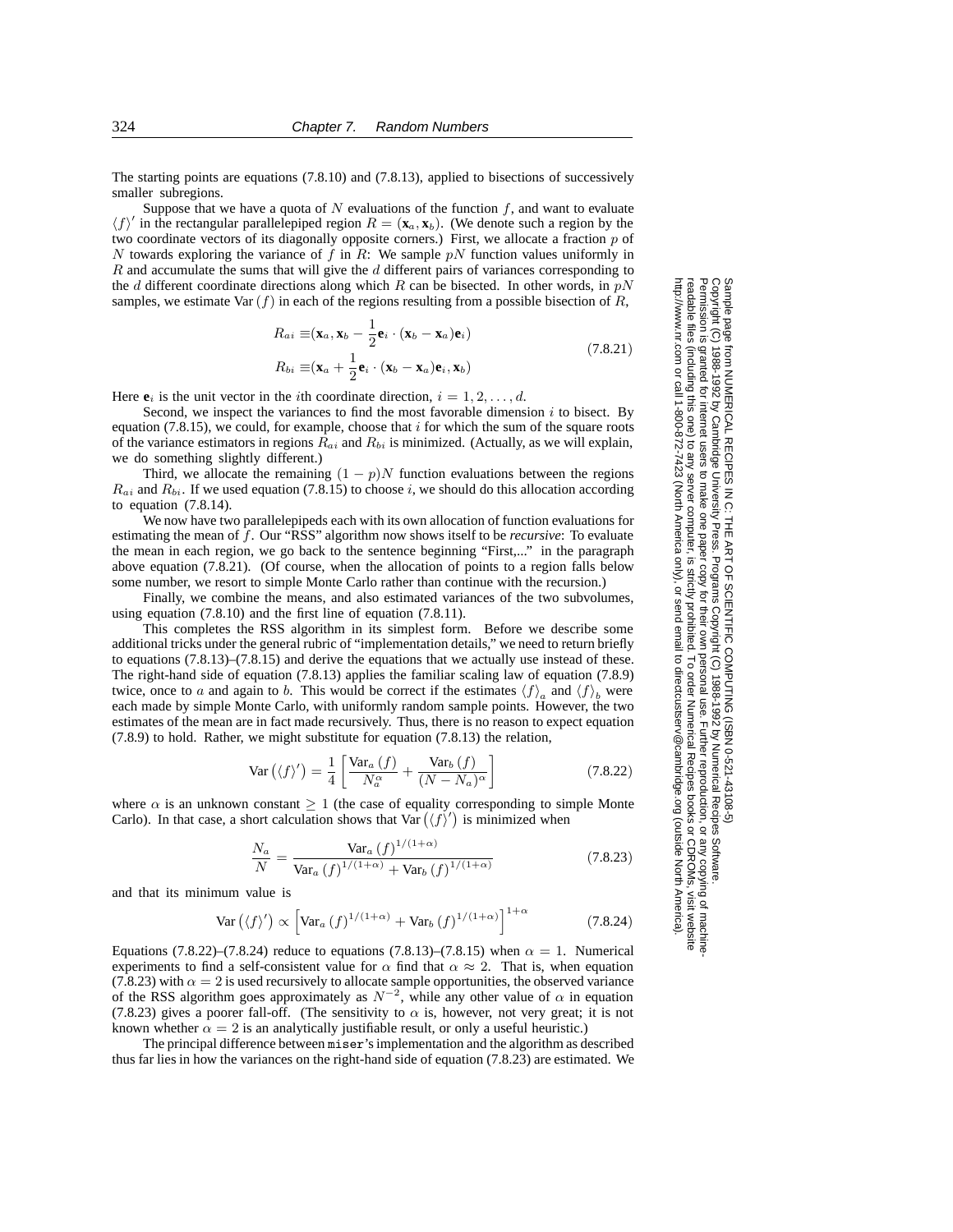find empirically that it is somewhat more robust to use the square of the difference of maximum and minimum sampled function values, instead of the genuine second moment of the samples. This estimator is of course increasingly biased with increasing sample size; however, equation  $(7.8.23)$  uses it only to compare two subvolumes  $(a \text{ and } b)$  having approximately equal numbers of samples. The "max minus min" estimator proves its worth when the preliminary sampling yields only a single point, or small number of points, in active regions of the integrand. In many realistic cases, these are indicators of nearby regions of even greater importance, and it is useful to let them attract the greater sampling weight that "max minus min" provides.

A second modification embodied in the code is the introduction of a "dithering parameter," dith, whose nonzero value causes subvolumes to be divided not exactly down the middle, but rather into fractions  $0.5\pm$ dith, with the sign of the  $\pm$  randomly chosen by a built-in random number routine. Normally dith can be set to zero. However, there is a large advantage in taking dith to be nonzero if some special symmetry of the integrand puts the active region exactly at the midpoint of the region, or at the center of some power-of-two submultiple of the region. One wants to avoid the extreme case of the active region being evenly divided into  $2^d$  abutting corners of a d-dimensional space. A typical nonzero value of dith, on those occasions when it is useful, might be 0.1. Of course, when the dithering parameter is nonzero, we must take the differing sizes of the subvolumes into account; the code does this through the variable fracl.

One final feature in the code deserves mention. The RSS algorithm uses a single set of sample points to evaluate equation  $(7.8.23)$  in all  $d$  directions. At bottom levels of the recursion, the number of sample points can be quite small. Although rare, it can happen that in one direction all the samples are in one half of the volume; in that case, that direction is ignored as a candidate for bifurcation. Even more rare is the possibility that all of the samples are in one half of the volume in *all* directions. In this case, a random direction is chosen. If this happens too often in your application, then you should increase MNPT (see line if (!jb)... in the code).

Note that miser, as given, returns as ave an estimate of the average function value  $\langle f \rangle$ , not the integral of f over the region. The routine vegas, adopting the other convention, returns as tgral the integral. The two conventions are of course trivially related, by equation  $(7.8.8)$ , since the volume V of the rectangular region is known.

#include <stdlib.h> #include <math.h> #include "nrutil.h" #define PFAC 0.1 #define MNPT 15 #define MNBS 60 #define TINY 1.0e-30 #define BIG 1.0e30

Here PFAC is the fraction of remaining function evaluations used *at each stage* to explore the variance of func. At least MNPT function evaluations are performed in any terminal subregion; a subregion is further bisected only if at least MNBS function evaluations are available. We take  $MNBS = 4*MNPT.$ 

#### static long iran=0;

{

void miser(float (\*func)(float []), float regn[], int ndim, unsigned long npts, float dith, float \*ave, float \*var)

Monte Carlo samples a user-supplied ndim-dimensional function func in a rectangular volume specified by regn[1..2\*ndim], a vector consisting of ndim "lower-left" coordinates of the region followed by ndim "upper-right" coordinates. The function is sampled a total of npts times, at locations determined by the method of recursive stratified sampling. The mean value of the function in the region is returned as ave; an estimate of the statistical uncertainty of ave (square of standard deviation) is returned as var. The input parameter dith should normally be set to zero, but can be set to (e.g.) 0.1 if func's active region falls on the boundary of a power-of-two subdivision of region.

void ranpt(float pt[], float regn[], int n); float \*regn\_temp;

Sample page 1<br>Copyright (C)<br>Permission is Copyright (C) 1988-1992 by Cambridge University Press.Sample page from NUMERICAL RECIPES IN C: THE ART OF SCIENTIFIC COMPUTING (ISBN 0-521-43108-5) http://www.nr.com or call 1-800-872-7423 (North America only),readable files (including this one) to any serverPermission is granted for internet users to make one paper copy for their own personal use. Further reproduction, or any copyin from NUMERICAL RECIPES IN C: THE ART OF SCIENTIFIC COMPUTING (ISBN 0-521-43108-5)<br>1988-1992 by Cambridge University Press. Programs Copyright (C) 1988-1992 by Numerical Recipes Software.<br>9 granted for internet users to mak computer, is strictly prohibited. To order Numerical Recipes booksPrograms Copyright (C) 1988-1992 by Numerical Recipes Software. or send email to directcustserv@cambridge.org (outside North America). or CDROMs, visit website g of machine-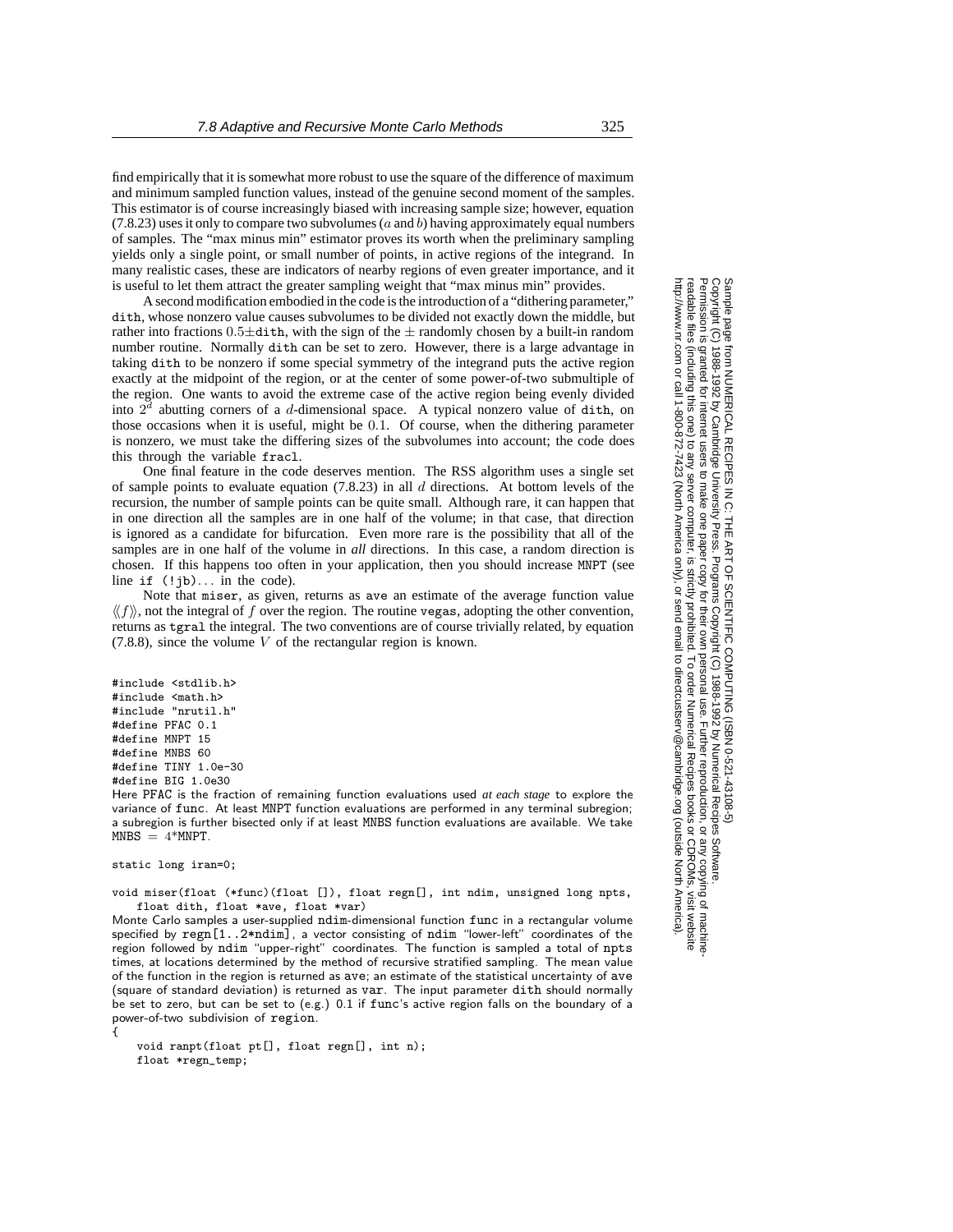```
unsigned long n,npre,nptl,nptr;
int j,jb;
float avel,varl;
float fracl,fval;
float rgl,rgm,rgr,s,sigl,siglb,sigr,sigrb;
float sum, sumb, summ, summ2;
float *fmaxl,*fmaxr,*fminl,*fminr;
float *pt,*rmid;
pt=vector(1,ndim);<br>if (npts < MNBS) {
                                              Too few points to bisect; do straight<br>Monte Carlo.
    summ = summ2=0.0:
    for (n=1; n \le npt s; n++) {
        ranpt(pt,regn,ndim);
        fval=(*func)(pt);
        summ += fval;
        summ2 += fval * fval;
    }
    *ave=summ/npts;
    *var=FMAX(TINY,(summ2-summ*summ/npts)/(npts*npts));
}
else { \qquad \qquad Do the preliminary (uniform) sampling.
    rmid=vector(1,ndim);
    npre=LMAX((unsigned long)(npts*PFAC),MNPT);
    fmaxl=vector(1,ndim);
    fmaxr=vector(1,ndim);
    fminl=vector(1,ndim);
    fminr=vector(1,ndim);<br>for (j=1;j <= ndim;j ++) {
                                              Initialize the left and right bounds for<br>each dimension.
        iran=(iran*2661+36979) % 175000;
        s=SIGN(dith,(float)(iran-87500));
        rmid[j]=(0.5+s)*regn[j]+(0.5-s)*regn[ndim+j];
        fminl[j]=fminr[j]=BIG;
        fmax1[j] = fmaxr[j] = -BIG;}<br>for (n=1; n<=npre; n++) {
                                              Loop over the points in the sample.
        ranpt(pt,regn,ndim);
        fval=(*func)(pt);
        for (j=1; j<=ndim; j++) { Find the left and right bounds for each
            if (pt[j]<=rmid[j]) { dimension.
                fminl[j]=FMIN(fminl[j],fval);
                fmaxl[j]=FMAX(fmaxl[j],fval);
            }
            else {
                fminr[j]=FMIN(fminr[j],fval);
                fmaxr[j]=FMAX(fmaxr[j],fval);
            }
        }
    }<br>sumb=BIG:
                                              Choose which dimension jb to bisect.
    jb=0;
    siglb=sigrb=1.0;
    for (j=1;j<=ndim;j++) {
        if (fmax1[j] > fmin1[j] && fmaxr[j] > fminr[j]) {
            sigl=FMAX(TINY,pow(fmaxl[j]-fminl[j],2.0/3.0));
            sigr=FMAX(TINY,pow(fmaxr[j]-fminr[j],2.0/3.0));<br>sum=sigl+sigr; Equation (7.8.24), s
                                              Equation (7.8.24), see text.
            if (sum<=sumb) {
                sumb=sum;
                jb=j;
                siglb=sigl;
                sigrb=sigr;
            }
        }
```
Permission is granted for internet users to make one paper copy for their own personal use. Further reproduction, or any copyin

computer, is strictly prohibited. To order Numerical Recipes books

or send email to directcustserv@cambridge.org (outside North America).

Sample page from NUMERICAL RECIPES IN C: THE ART OF SCIENTIFIC COMPUTING (ISBN 0-521-43108-5)

Programs Copyright (C) 1988-1992 by Numerical Recipes Software.

g of machine-

or CDROMs, visit website

Copyright (C) 1988-1992 by Cambridge University Press.

readable files (including this one) to any server

http://www.nr.com or call 1-800-872-7423 (North America only),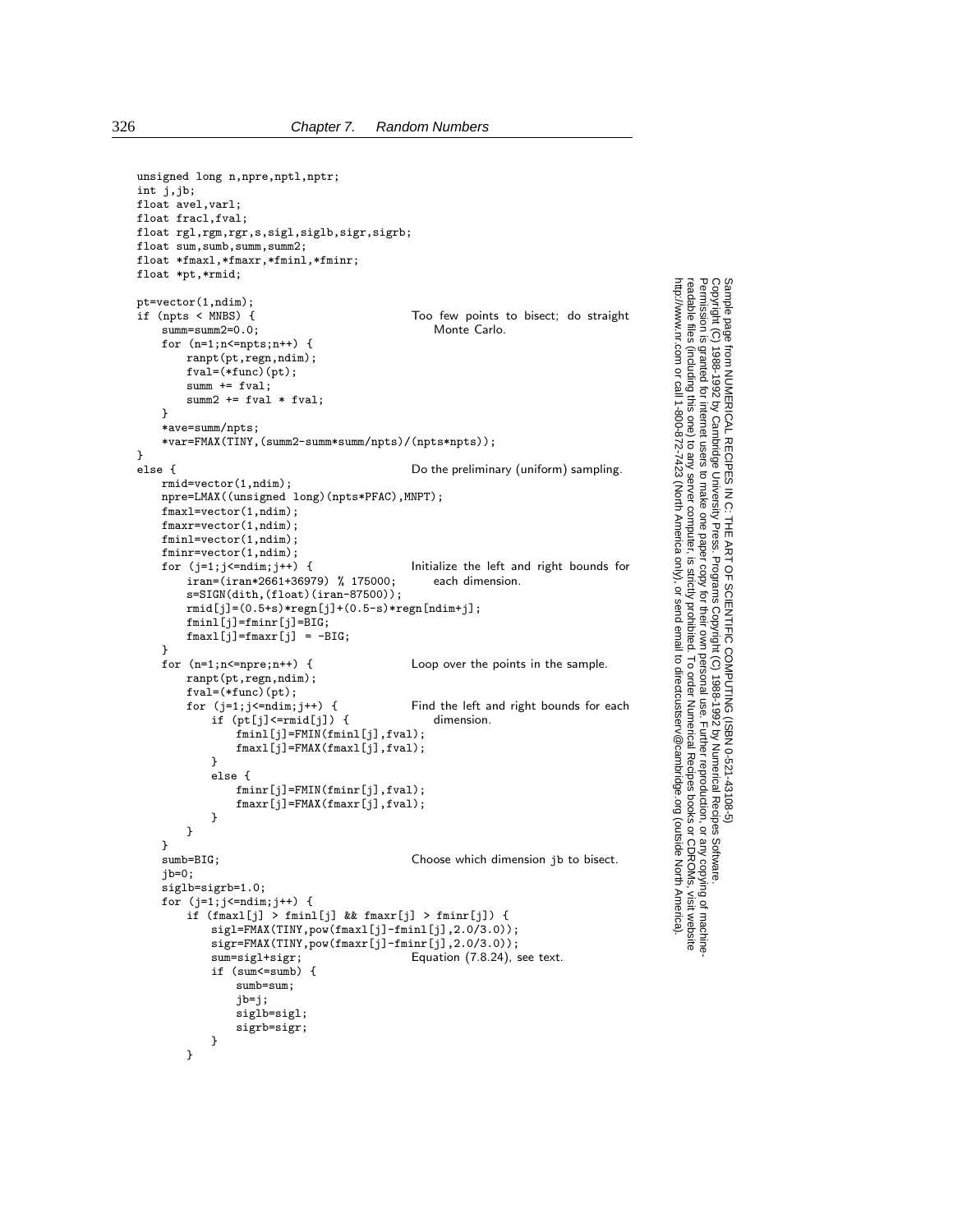```
}
    free_vector(fminr,1,ndim);
    free_vector(fminl,1,ndim);
    free_vector(fmaxr,1,ndim);
    free_vector(fmaxl,1,ndim);
    if (!jb) jb=1+(ndim*iran)/175000; MNPT may be too small.<br>rg1=regn[jb]; Apportion the remaining
                                                   Apportion the remaining points between<br>left and right.
    rgm=rmid[jb];rgr=regn[ndim+jb];
    fracl=fabs((rgm-rgl)/(rgr-rgl));
    nptl=(unsigned long)(MNPT+(npts-npre-2*MNPT)*fracl*siglb<br>
/(fracl*siglb+(1.0-fracl)*sigrb)); Equation (7.8.23).
         /(fracl*siglb+(1.0-fracl)*sigrb));
    nptr=npts-npre-nptl;<br>regn_temp=vector(1,2*ndim);
                                                   Now allocate and integrate the two sub-
    for (j=1; j \leq n \dim; j++) { regions.
         regn_temp[j]=regn[j];
        regn_temp[ndim+j]=regn[ndim+j];
    }
    regn_temp[ndim+jb]=rmid[jb];
    miser(func,regn_temp,ndim,nptl,dith,&avel,&varl);
    regn_temp[jb]=rmid[jb]; Dispatch recursive call; will return back<br>regn_temp[ndim+jb]=regn[ndim+jb]; here eventually.
    \verb|regn_temp[ndim+jb]{=}\verb|regn[ndim+jb]{;}miser(func,regn_temp,ndim,nptr,dith,ave,var);
    free_vector(regn_temp,1,2*ndim);
    *ave=fracl*avel+(1-fracl)*(*ave);
    *var=fracl*fracl*varl+(1-fracl)*(1-fracl)*(*var);
    Combine left and right regions by equation (7.8.11) (1st line).
    free_vector(rmid,1,ndim);
}
free_vector(pt,1,ndim);
```
The miser routine calls a short function ranpt to get a random point within a specified d-dimensional region. The following version of ranpt makes consecutive calls to a uniform random number generator and does the obvious scaling. One can easily modify ranpt to generate its points via the quasi-random routine sobseq  $(\S7.7)$ . We find that miser with sobseq can be considerably more accurate than miser with uniform random deviates. Since the use of RSS and the use of quasi-random numbers are completely separable, however, we have not made the code given here dependent on sobseq. A similar remark might be made regarding importance sampling, which could in principle be combined with RSS. (One could in principle combine vegas and miser, although the programming would be intricate.)

```
extern long idum;
```
}

void ranpt(float pt[], float regn[], int n) Returns a uniformly random point pt in an n-dimensional rectangular region. Used by miser; calls ran1 for uniform deviates. Your main program should initialize the global variable idum to a negative seed integer. {

```
float ran1(long *idum);
    int j;
    for (j=1;j<=n;j++)
       pt[j]=regn[j]+(regn[n+j]-regn[j])*ran1(&idum);
}
```
Sample page<br>Copyright (C)<br>Permission is Copyright (C) 1988-1992 by Cambridge University Press.Sample page from NUMERICAL RECIPES IN C: THE ART OF SCIENTIFIC COMPUTING (ISBN 0-521-43108-5) http://www.nr.com or call 1-800-872-7423 (North America only),readable files (including this one) to any serverPermission is granted for internet users to make one paper copy for their own personal use. Further reproduction, or any copyin from NUMERICAL RECIPES IN C: THE<br>1988-1992 by Cambridge University Pres PES IN C: THE ART OF SCIENTIFIC COMPUTING (ISBN 0-521-43108-5)<br>e University Press. Programs Copyright (C) 1988-1992 by Numerical Recipes Software.<br>to make one paper copy for their own personal use. Further reproduction, or computer, is strictly prohibited. To order Numerical Recipes booksPrograms Copyright (C) 1988-1992 by Numerical Recipes Software. or send email to directcustserv@cambridge.org (outside North America). or CDROMs, visit website g of machine